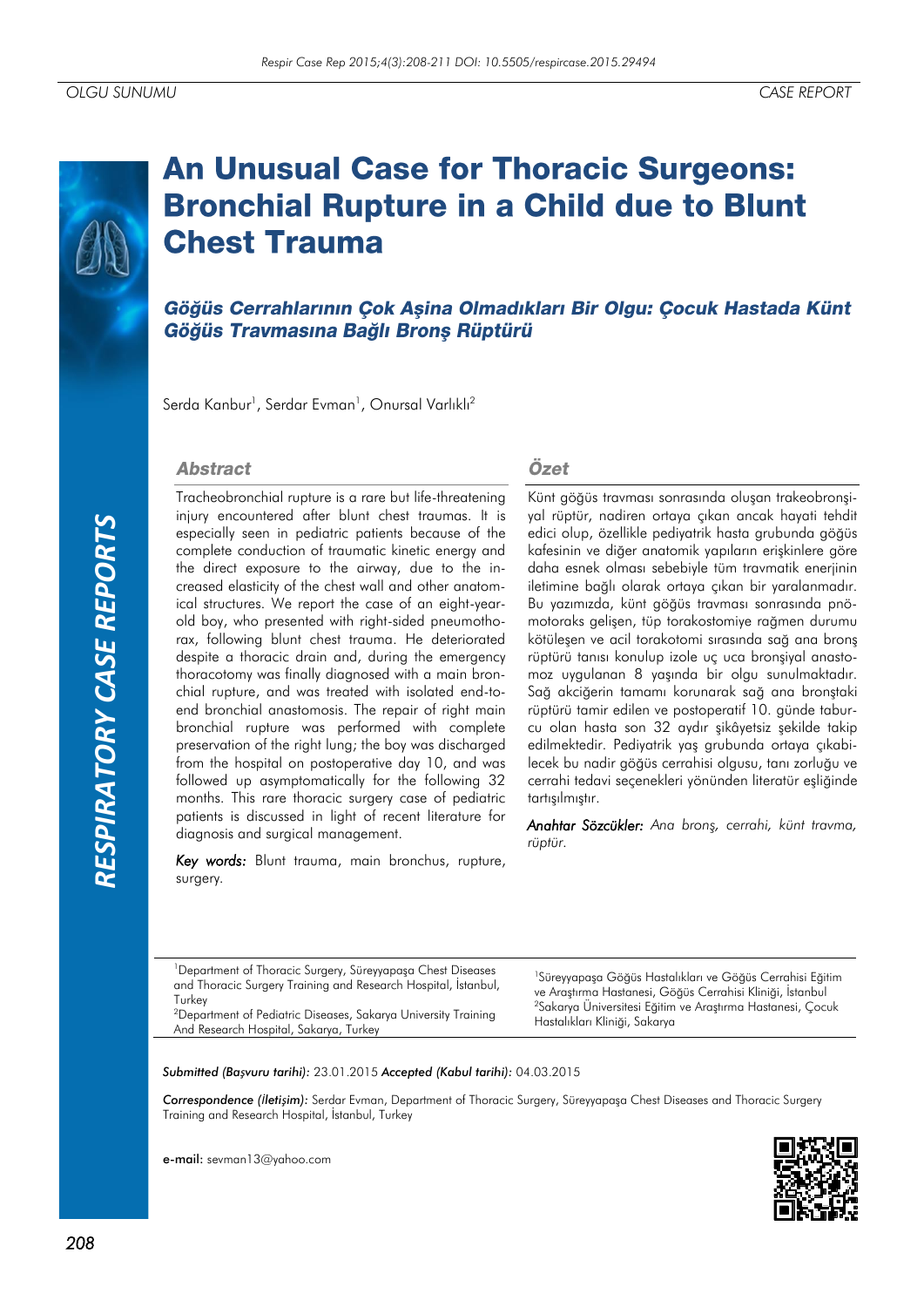Blunt trauma to the chest resulting in rupture of a major bronchus is rare (1). Furthermore, bronchial rupture in children is exceptional (2). Bronchial rupture is usually the consequence of a high-speed motor vehicle accident, but it can also be caused by crushing / twisting injuries or by a fall from a height (3). Tracheobronchial rupture has a mortality of almost 30%, with more than half of the deaths occurring within the first hour of the injury (4,5). It is frequently associated with other thoracic or abdominal injuries that can result in delays in diagnosis or even in a failure to diagnose the tracheobronchial injury (6).

#### CASE

An 8-year-old boy was involved in a motor vehicle accident. When admitted to the hospital he had severe respiratory distress and cyanosis. A physical examination revealed subcutaneous emphysema on the right side of chest wall with diminished pulmonary sound and, a chest x-ray that showed a right pneumothorax. Other systemic evaluations showed no abnormalities. A computed tomography (CT) scan revealed total atelectasis of the right lung with pneumothorax (Figure 1). The child had no other major injuries. He underwent a right chest tube thoracostomy. A control x-ray, taken immediately after the intervention, still showed a totally collapsed the right lung (Figure 2). On the 6th hour, deterioration of his respiratory conditions occurred, with persistent air leak. On suspicion of bronchial rupture, he underwent emergency surgery. The patient could not tolerate the lateral position and an anterolateral thoracotomy incision was made. At operation, the right main bronchus was found to be completely transected 2 cm distal to the carina with minimal intact peribronchial tissue attachment. End-to-end isolated bronchial anastomosis was performed, using continuous suturing on the posterior and interrupted technique on the anterior side, using 4/0 polypropylene suture. There was no air leak after the operation. The postoperative x-ray revealed full expansion of bilateral lungs, without residual space or effusion. The patient was extubated on the postoperative 14th hour, recuperated all daily activity on day two and was uneventfully discharged on the 10th day postoperatively (Figure 3). Fiberoptic bronchoscopy (FOB) showed complete healing of the tracheal laceration and no evidence of stricture at the bronchial anastomosis one and three months after discharge. The patient is still doing well at his 32-month follow-up.



*Figure 1: Thorax computed tomography showing a right-sided pneumothorax on admission*



*Figure 2: Chest x-ray revealing non-expanded lung despite the underwater-seal drainage*



*Figure 3: Chest x-ray on postoperative day 28*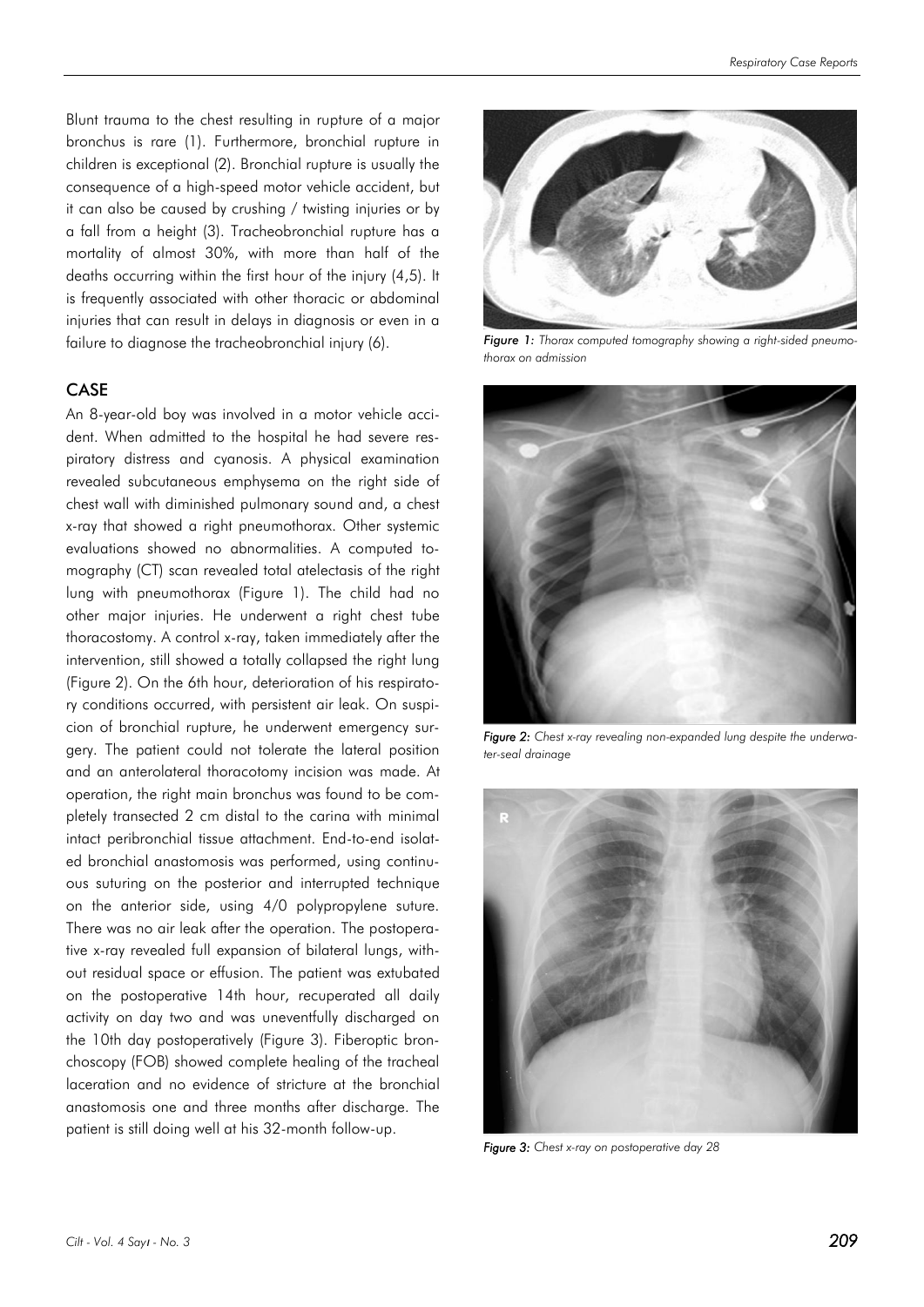#### **DISCUSSION**

Tracheobronchial injuries following blunt chest trauma are rare in children, with remarked incidence between 0.7–2.8% (7,8). Rupture of the central airways is more common in children than in adults, since the child's thoracic cage is more elastic, and as a result, the chest wall is forced against the vertebral spine compressing the trachea and main bronchi during blunt traumas more easily (1,6). The male-to-female ratio in the pediatric age group is 2:1 or higher. High-impact blunt traumas, penetrating trauma with perforating/penetrating instruments or firearms, and iatrogenic injuries may result in tracheobronchial rupture (9). The mortality rate may be up to 30%; half of the mortality is seen within the first hour of the traumatic event (4,5).

Wide range of clinical symptoms and signs may be seen, such as pneumothorax, pneumomediastinum, hemothorax, subcutaneous emphysema, hemoptysis and respiratory distress or cyanosis being the most frequent ones (9). Because of the elastic nature of the thoracic cage, these findings can appear without rib fracture, as in our case.

A continuous massive air leak or non-expanding lung following pleural drainage insertion can be highly suggestive of a tracheobronchial rupture. Chest x-rays and CT scanning are also mandatory. The most specific radiological finding is the 'fallen lung' sign, in which the lung falls away from the hilum toward the dependant portion of the hemithorax (10). This did not occur in our case since minor peribronchial tissue hindered a total split (Figure 2). Up to 10% of patients may have no radiographic evidence of major bronchial injury in the immediate post-injury period (11). The best diagnostic method is FOB (7,12). FOB can also identify the localization and the shape of the rupture. However in the emergency situation, FOB may not be appropriate and urgent thoracotomy can be performed, depending on the patient's clinical condition (12). FOB in our patient could not be performed due to the sudden deterioration.

The rationale of therapy is to achieve rapid and total restoration of the airway. Treatment options vary and may be either conservative or surgical. Small bronchial tears can be treated non-operatively. Just placing a chest tube can fully re-expand the lungs (8). Also anterior tracheal lacerations can be managed conservatively, as intubation through the lesion as a stent, or with tracheotomy through the laceration (13). Total ruptures of the trachea and main bronchus should be managed by primary anastomosis. In our case, we performed end-to-end primary anastomosis and obtained good results, without loss of

any parenchyma. Primary anastomosis can also be successfully performed in delayed cases, but the risk of infection and stricture formation is higher than in early cases (8,9). In children the prompt diagnosis of bronchial injury after blunt chest trauma is crucial for appropriate lifesaving treatment and the avoidance of pulmonary resection. A pulmonary resection or pneumonectomy is only justified in cases with associated severe pulmonary contusion. If a major bronchial rupture remains unrecognized then significant morbidity and possible mortality might occur  $(2,6,9)$ .

In conclusion, a rupture of the main bronchus is a rare, but potentially serious complication of blunt chest trauma, especially in childhood. Delay or misdiagnosis may lead to partial or complete airway stenosis, or even mortality. Radiologically, a major air leak or resistant collapse of the lung, following tube thoracostomy for traumatic pneumothorax, should take the main airway injury into consideration, as well as the 'fallen-lung sign', rapid diagnosis and appropriate surgical intervention is usually lifesaving.

#### CONFLICTS OF INTEREST

None declared.

## AUTHOR CONTRIBUTIONS

Concept - S.K., S.E., O.V.; Planning and Design - S.K., S.E., O.V.; Supervision - S.K., S.E., O.V.; Funding - S.K., O.V.; Materials - S.K., S.E.; Data Collection and/or Processing - S.K., S.E.; Analysis and/or Interpretation - S.E., O.V.; Literature Review - S.K., S.E.; Writing - S.E.; Critical Review - S.K., S.E., O.V.

## YAZAR KATKILARI

Fikir - S.K., S.E., O.V.; Tasarım ve Dizayn - S.K., S.E., O.V.; Denetleme - S.K., S.E., O.V.; Kaynaklar - S.K., O.V.; Malzemeler - S.K., S.E.; Veri Toplama ve/veya İşleme - S.K., S.E.; Analiz ve/veya Yorum - S.E., O.V.; Literatür Taraması - S.K., S.E.; Yazıyı Yazan - S.E.; Eleştirel İnceleme - S.K., S.E., O.V.

## **REFERENCES**

- 1. Ozdulger A, Guven C, Gulhan SE, Topcu S, Tastepe I, Kaya S. A review of 24 patients with bronchial ruptures: is delay in diagnosis more common in children? Eur J Car-diothorac Surg 2003; 23:379-83. [\[CrossRef\]](http://dx.doi.org/10.1016/s1010-7940(02)00754-6)
- 2. Becmeur F, Donato L, Horta-Geraud P, Fraysse P, Schwaab C, Carrenard C, et al. Rupture of the airways